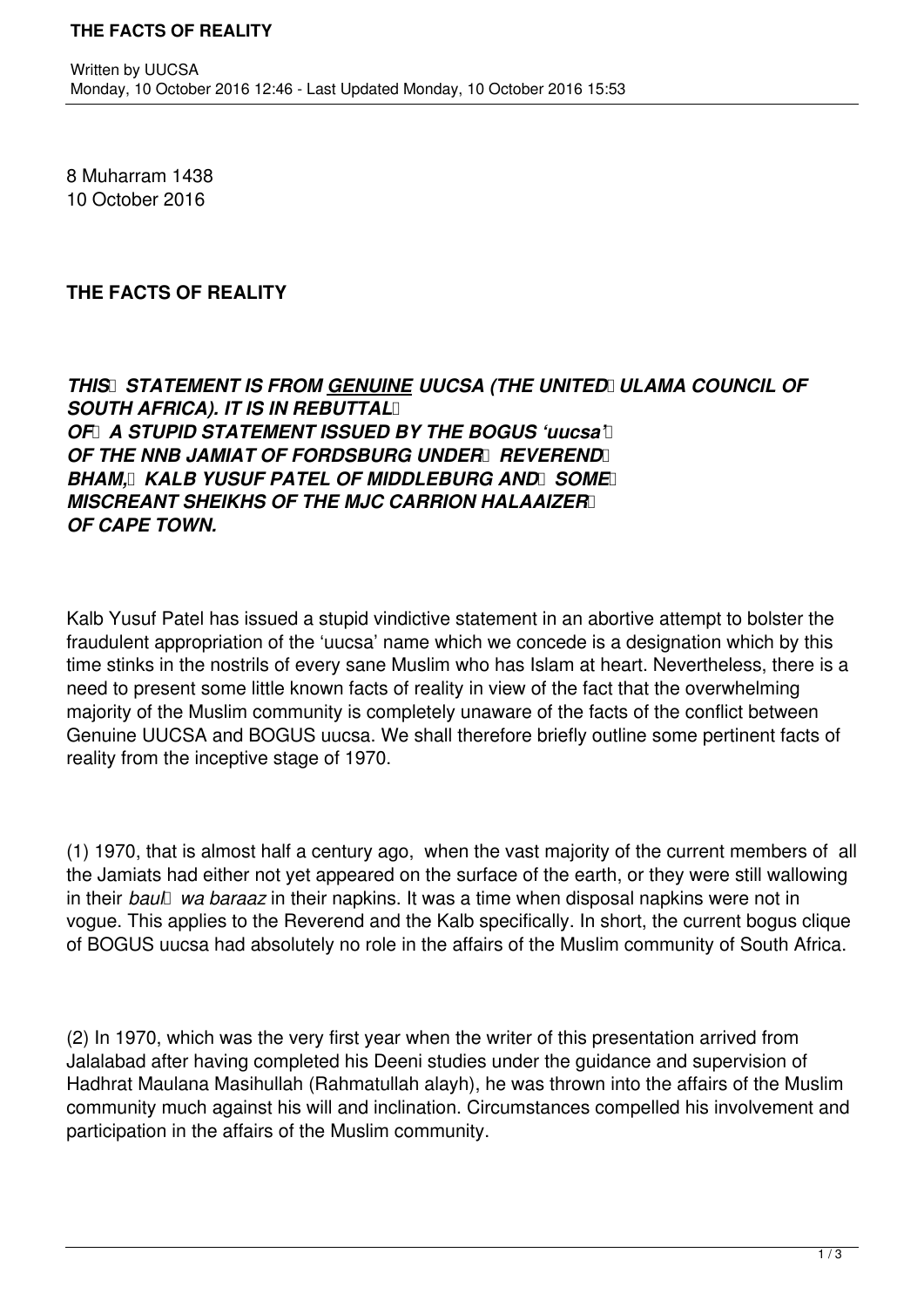(3) The primary issue which had constrained this writer to become involved in the affairs of the Muslim community was the expropriation by the Port Elizabeth Municipality of the Pier Street Musjid. This was, to best of our knowledge, the oldest Musjid in Port Elizabeth. Its construction was funded by the last Khalifah of the Ottoman Empire.

The unscrupulous trustees of the Musjid had clandestinely agreed to sell the Musjid for R80,000 to the Municipality which was bent on demolishing the Musjid to make way for a freeway which was under construction at that time.

(4) The Municipality with the co-operation of the trustees, had absolutely refused to consider this writer's objection to the expropriation. The decision was made to demolish the Musjid. It then dawned on this writer by the Fadhl of Allah Ta'ala, to muster the support of all the then Ulama bodies in order to take the protest to a national level.

(5) In 1970, the following Ulama organizations had existed:

(a) Jamiatul Ulama Transvaal. NOTE: The current NNB Jamiat of Fordsburg is NOT and was NOT the Jamiatul Ulama Transvaal. Its claims to have been the old Transvaal Jamiat are satanically inspired.

(b) Jamiatul Ulama Natal

(c) Jamiatul Ulama Eastern Cape